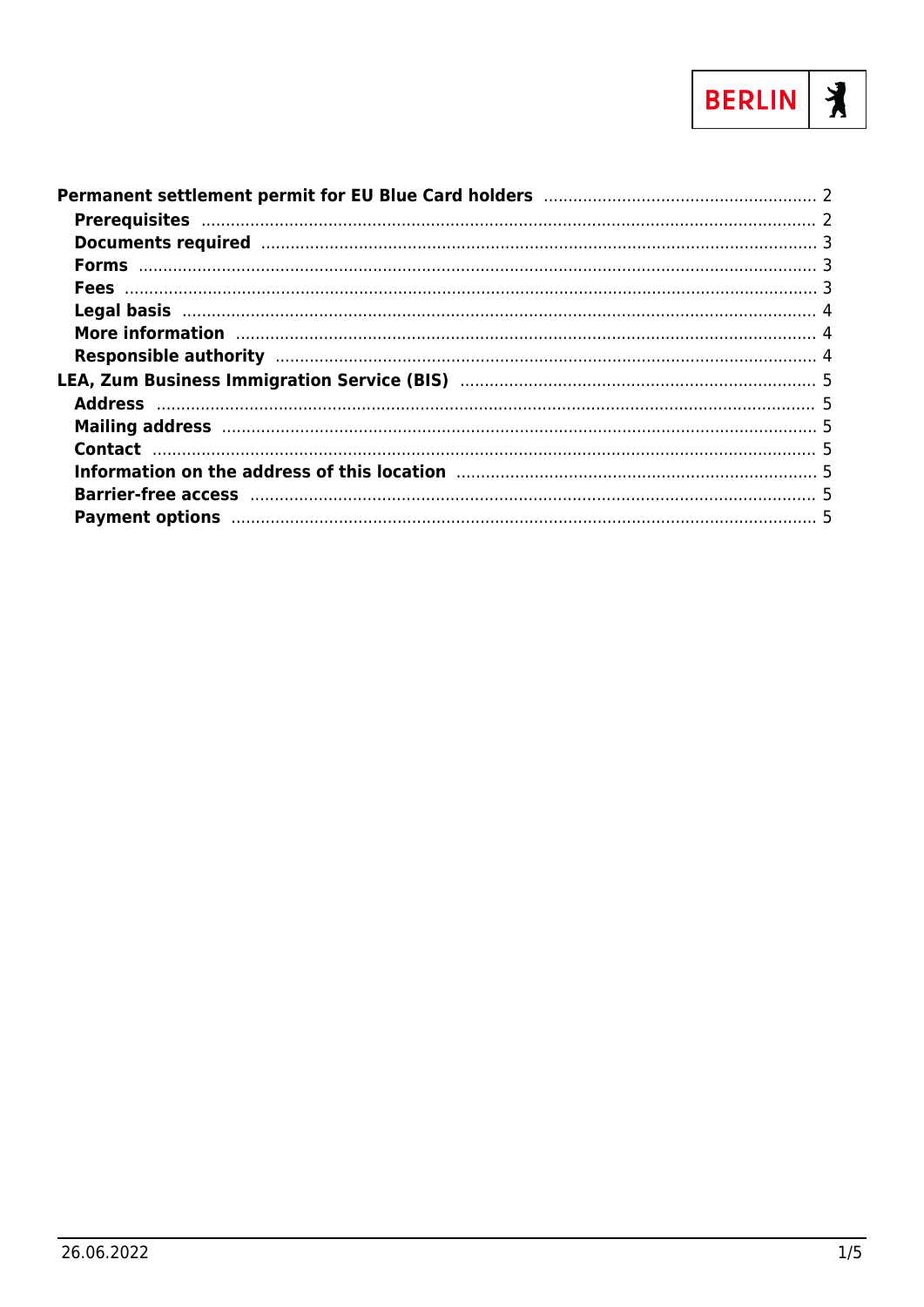# <span id="page-1-0"></span>Permanent settlement permit for EU Blue Card holders

If you hold an EU Blue Card, you will be issued a permanent settlement permit upon application subject to the following requirements:

- You must have been employed subject to compulsory insurance, and
- you must have basic knowledge of the German language.

If you have sufficient command of the German language, the period will be shortened to 21 months of employment.

# <span id="page-1-1"></span>**Prerequisites**

- **Possession of an EU Blue Card**
- **No less than 33 months of employment and basic knowledge of the German language.**

If you have basic knowledge of German, you must have been in employment for at least 33 months.

That employment must meet the requirements for the issue of an EU Blue Card.

Basic knowledge of the German language corresponds to Level A1 of the Common European Framework of Reference for Languages (GERR).

**No less than 21 months of employment and sufficient command of the German language.**

If you have sufficient command of the German language, the period will be shortened to a minimum of 21 months of employment.

That employment must meet the requirements for the issue of an EU Blue Card.

Sufficient command of the German language correspond to level B1 of the Common European Framework of Reference for Languages (GERR).

### **Old-age provision**

You must have paid contributions to the statutory Pension Fund for the duration of your employment (33 or 21 months).

Acceptable are as well contributions paid for entitlement to comparable benefits by another insurance or pension institution.

### **Secured means of subsistance including health insurance**

Secured means of support include an adequate health insurance for you and the members of your family:

- If you have a statutory health insurance, you are adequately insured.
- $\circ$  If you have a private health insurance, please make sure that type and scope of your health insurance are adequate.

For more information, please read the leaflet "Information on adequate health insurance" (section "Forms").

**No criminal record**

Even fines may prevent the granting of a permanent settlement permit.

**Main residence in Berlin**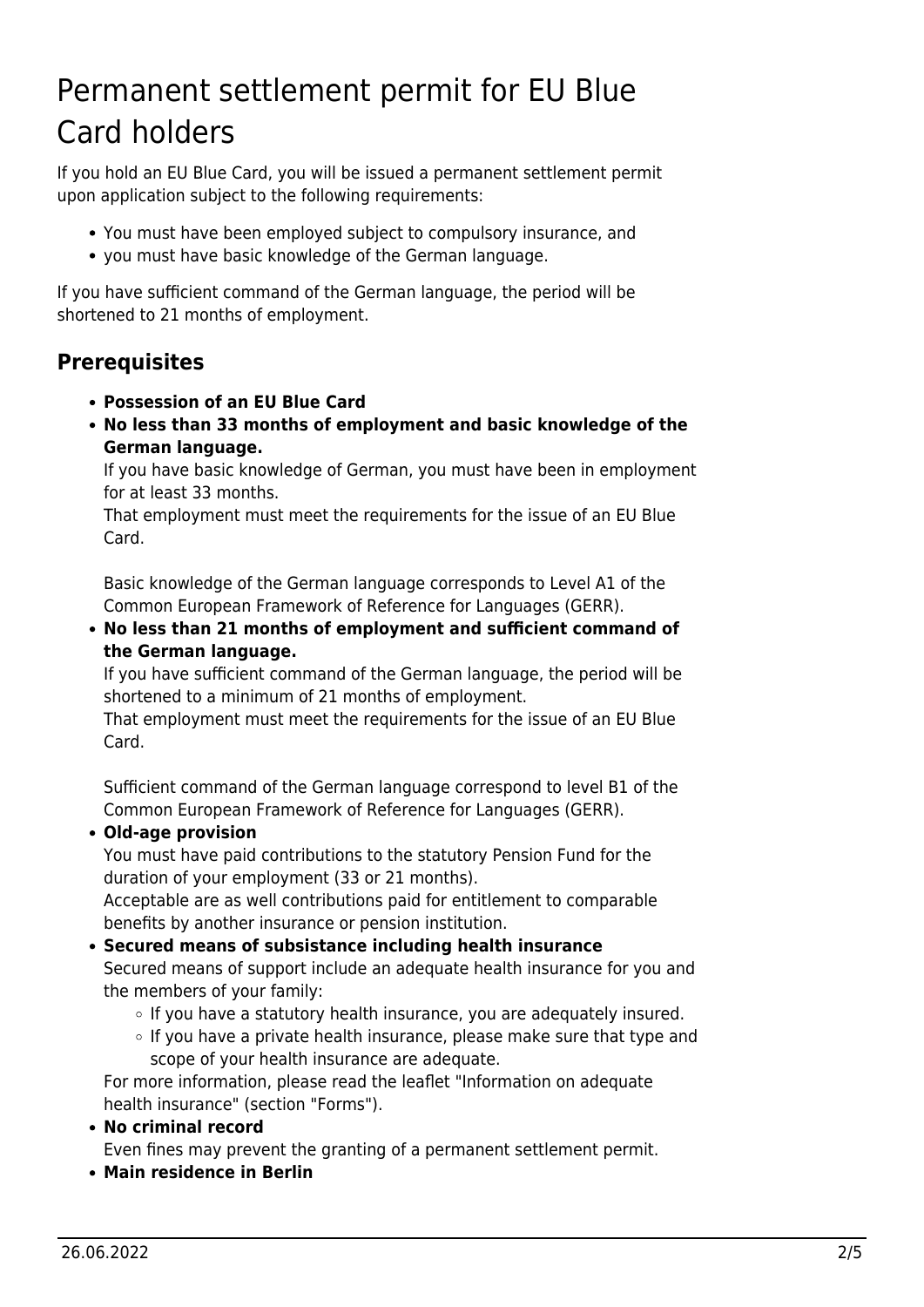## <span id="page-2-0"></span>**Documents required**

### **Application**

Please file an informal written application. Please enclose with your application copies of the documents specified in the section "Documents required". You will either receive an invitation for a personal interview or a notification of charges.

- **Valid passport, together with your EU Blue Card**
- **1 current biometric photo**

([https://www.berlin.de/labo/\\_assets/kraftfahrzeugwesen/foto-mustertafel.pdf\)](https://www.berlin.de/labo/_assets/kraftfahrzeugwesen/foto-mustertafel.pdf) 35mm x 45mm, frontal shot with neutral facial expression and closed mouth, looking straight into the camera, light background

- **Proof of income**
	- contract of employment
	- $\circ$  current certificate issued by the employer (not older than 14 days) and
	- $\circ$  salary statements for the last 6 months
- **Lease or proof of home ownership**

Proofs of living space and of monthly rent or cost of housing of own property (house or apartment) have to be supplied.

- **Old-age provision**
	- Pension information notice issued by the German Pension Fund, or
	- Proof of entitlement to comparable benefits by another insurance or pension institution.
- **Health insurance**

Please submit either the insurance card issued by your statutory health insurance or the insurance policy issued by a private health insurance company.

- **Proof of main residence in Berlin**
	- Certificate of registration at the main residence or
	- lease and written confirmation of occupancy from the landlord

(see section "More information")

### <span id="page-2-1"></span>**Forms**

**Leaflet "Health insurance"**

([https://www.berlin.de/formularverzeichnis/?formular=/labo/zuwanderung/\\_as](https://www.berlin.de/formularverzeichnis/?formular=/labo/zuwanderung/_assets/mdb-f131960-labo_4326_merkblatt_krankenversicherungsschutz_05.13__engl._.pdf) [sets/mdb-f131960](https://www.berlin.de/formularverzeichnis/?formular=/labo/zuwanderung/_assets/mdb-f131960-labo_4326_merkblatt_krankenversicherungsschutz_05.13__engl._.pdf) labo 4326 merkblatt krankenversicherungsschutz 05.13\_engl. .pdf)

### <span id="page-2-2"></span>**Fees**

- For the issue of the permanent settlement permit: 113.00 euros.
- If the application must be rejected: 56.50 euros.

### For Turkish citizens

- Up to the age of 24 years: 22.80 euros for the issue, 11.40 euros if the application must be rejected
- From the age of 24 years: 37.00 euros for the issue, 18.50 euros if the application must be rejected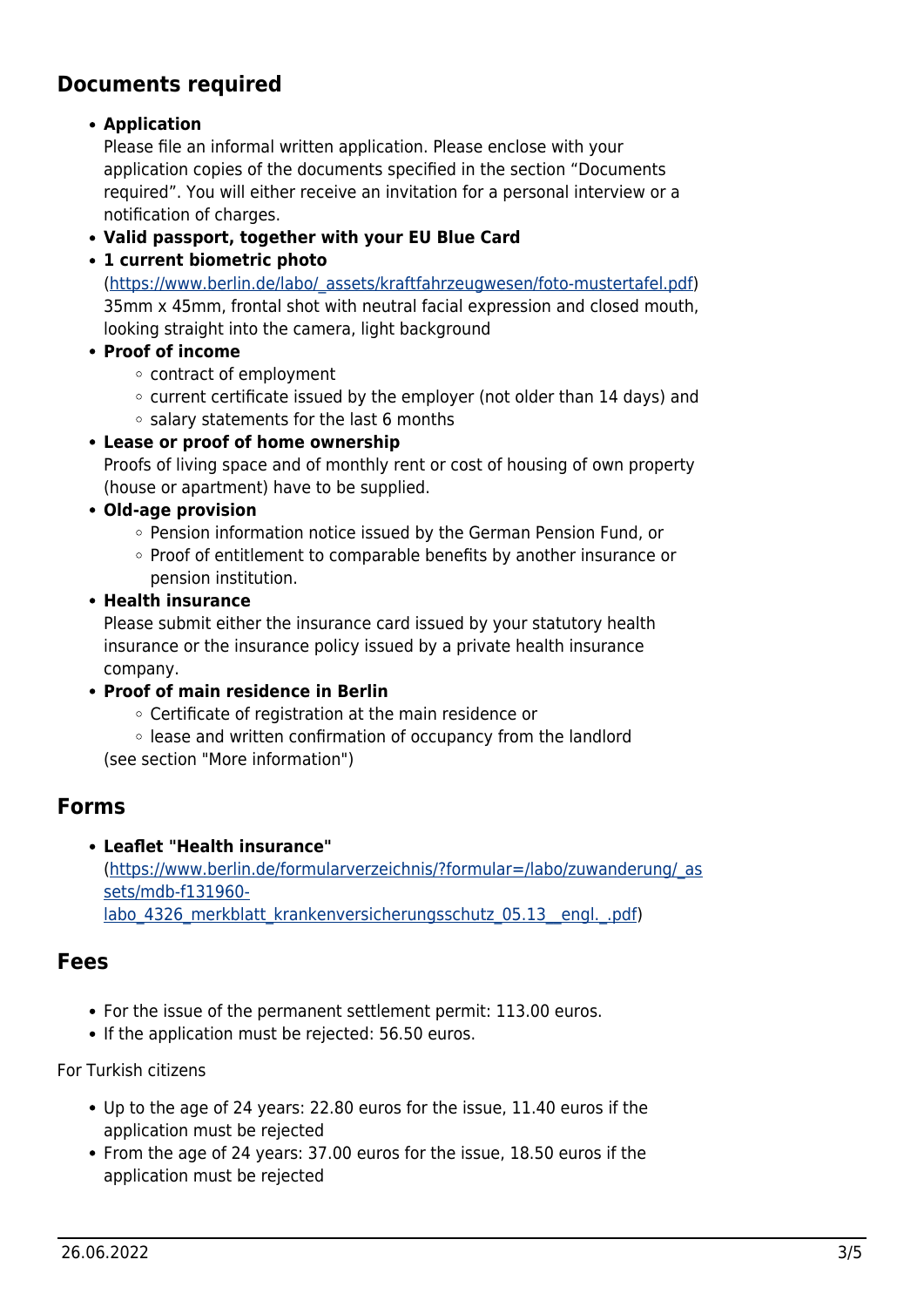# <span id="page-3-0"></span>**Legal basis**

**section 18c para 2 Aufenthaltsgesetz (AufenthG)** ([http://www.gesetze-im-internet.de/englisch\\_aufenthg/englisch\\_aufenthg.htm](http://www.gesetze-im-internet.de/englisch_aufenthg/englisch_aufenthg.html#p0406) [l#p0406](http://www.gesetze-im-internet.de/englisch_aufenthg/englisch_aufenthg.html#p0406))

# <span id="page-3-1"></span>**More information**

- **Certificate of registration at the main residence (Meldebestätigung)** (<https://service.berlin.de/dienstleistung/120686/>)
- **Example: confirmation of occupancy from the landlord** ([https://www.berlin.de/formularverzeichnis/?formular=/labo/zentrale-einwohn](https://www.berlin.de/formularverzeichnis/?formular=/labo/zentrale-einwohnerangelegenheiten/_assets/mdb-f402544-20161102_wohnungsgeberbestaetigung.pdf) [erangelegenheiten/\\_assets/mdb](https://www.berlin.de/formularverzeichnis/?formular=/labo/zentrale-einwohnerangelegenheiten/_assets/mdb-f402544-20161102_wohnungsgeberbestaetigung.pdf)[f402544-20161102\\_wohnungsgeberbestaetigung.pdf\)](https://www.berlin.de/formularverzeichnis/?formular=/labo/zentrale-einwohnerangelegenheiten/_assets/mdb-f402544-20161102_wohnungsgeberbestaetigung.pdf)
- **Common European Framework of Reference for Languages** ([https://www.europaeischer-referenzrahmen.de/\)](https://www.europaeischer-referenzrahmen.de/)
- **EU Blue Card (Blaue Karte EU)** (<https://service.berlin.de/dienstleistung/324659/>)

# <span id="page-3-2"></span>**Responsible authority**

This service can only be taken advantage of in the Berlin Immigration Office (Landesamt für Einwanderung – LEA) at Friedrich-Krause-Ufer.